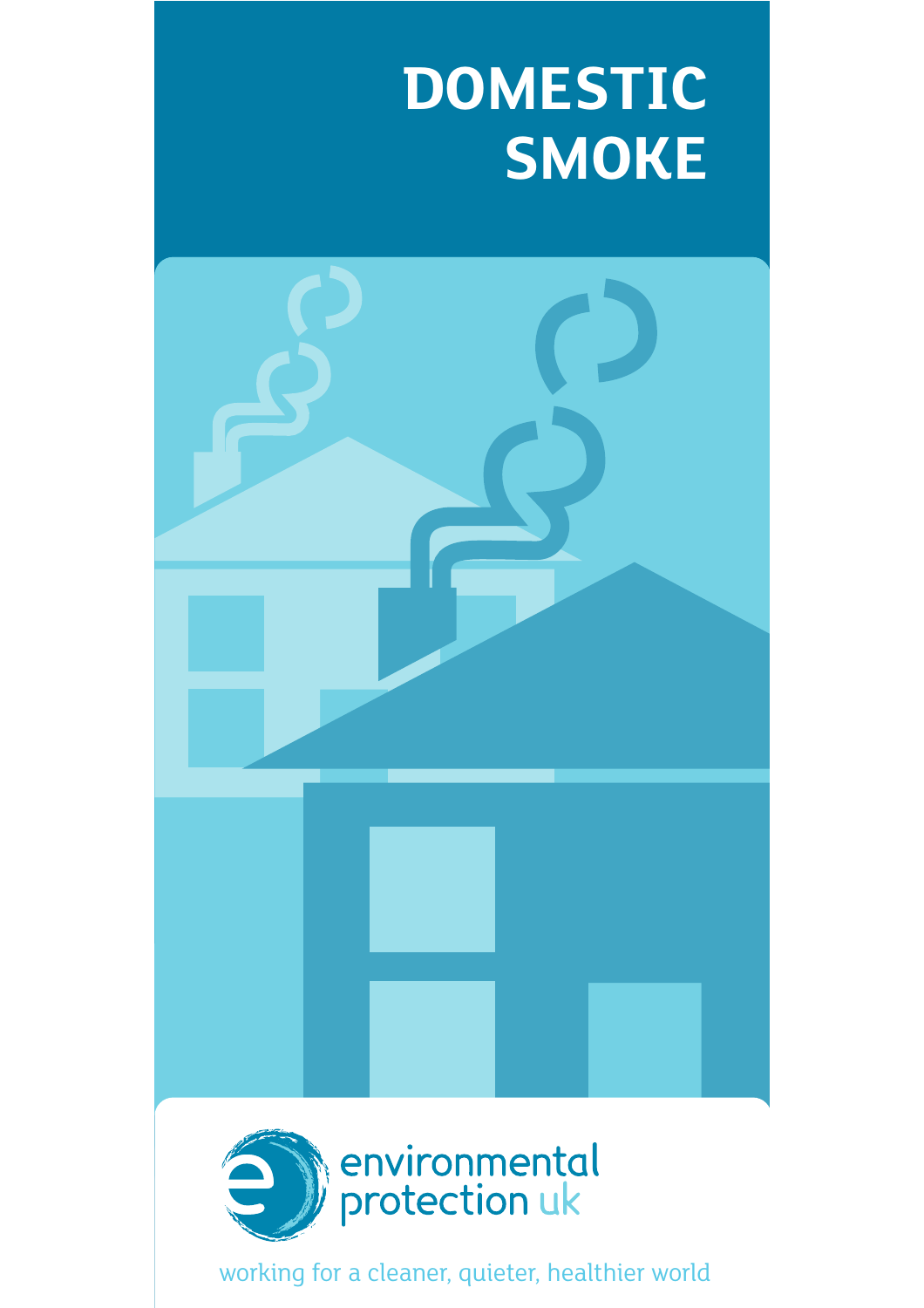### **Smoke Control Areas**

Under the Clean Air Act 1993 local authorities can declare the whole or part of their district to be a Smoke Control Zone. This means that it is an offence to cause smoke from a chimney, and for any person or company to obtain or deliver unauthorised fuel to a building, unless the appliance in use is exempt. Ordinary bituminous coal and wood are not authorised fuels. Around 50% of households live in Smoke Control Areas, and those using solid fuel must therefore ensure that they use an authorised smokeless fuel and/or an exempt appliance.

There are open grate fires, glass fronted room heaters and boilers, which are tested and approved to burn specific authorised fuels and information on all these appliances and fuels can be obtained from www.uksmokecontrolareas.co.uk

Smoke Control Areas only restrict domestic burning, and do not cover bonfires or burning of waste.

If you are in doubt as to whether your property is in a Smoke Controlled Area, contact the Environmental Health Department of your Local Authority.

#### **Types of Solid Fuel**

There are two types of solid fuel - minerals and biomass. Mineral fuels include bituminous coal, natural smokeless fuel (anthracite and dry steam coal), manufactured smokeless fuel and manufactured non-smokeless fuel. The main biomass fuels types are wood, manufactured logs (usually a mixture of wood and wax) and pellets. They are used in open fires, closed appliances (such as room heaters and wood burning stoves), cookers, and gravity fed boilers. It is important to ensure that you pick the most appropriate fuel for your appliance to ensure the highest possible efficiency.

Petroleum Coke is one fuel available, and its use in neat form is not recommended by the Solid Fuel Association or the manufacturer. The Government have issued guidelines for its use in blended form and these guidelines should always be followed. Petroleum Coke should only be used in blended form and under no circumstances should it be used neat on any type of appliance. It is also important that any blends should be authorised for use in Smoke Control Areas. If in doubt, ask your supplier for clear written instructions or contact the Solid Fuel Association.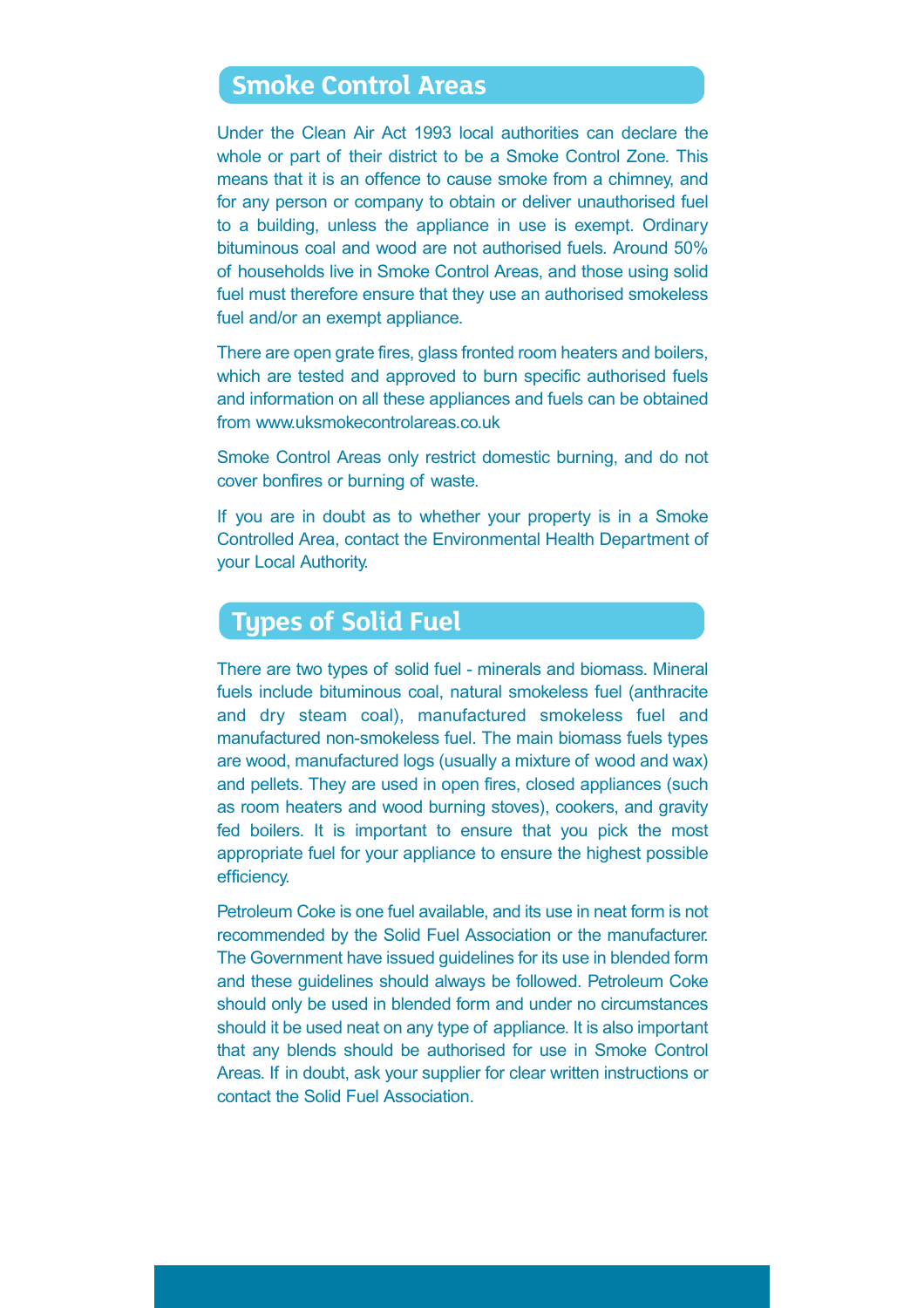# **Solid Fuel Emissions**

To reduce the amount of pollutants produced from burning solid fuel, make sure you maintain your appliance adequately and ensure fuel is clean and dry. Burning of wet fuel, such as unseasoned wood, will mean that the fuel will burn at a lower temperature and will result in higher levels of emissions, including dioxins, furans, carbon monoxide, carbon dioxide, particles, and nitrogen oxides. Burning contaminated fuel, such as painted or preserved wood, will also lead to higher emissions. Current estimates are that the use of solid fuels, bonfires, and waste burning, currently accounts for roughly a fifth of UK emissions of dioxins and furans to air, which are both air pollutants and have a negative impact on health (increasingly stringent legislation has reduced industrial emissions).

Accidental exposure to carbon monoxide (CO) kills more than 50 people each year in England and Wales. It is a colourless, odourless, poisonous gas produced by the incomplete combustion of carbonbased fuels. Incorrectly installed, poorly maintained or poorly ventilated cooking and heating devices are often the main sources. Carbon monoxide poisoning can kill quickly without warning, it can also resemble food poisoning, viral infections, flu or simple tiredness, e.g. headaches, tiredness, feeling sick and difficulty thinking clearly. If you suffer from these symptoms and they could be caused by carbon monoxide exposure, stop using ALL your cooking and heating appliances and seek urgent medical attention. Call a suitably qualified engineer to check your appliances.

### **Preventing CO Poisoning**

- Have all cooking and heating appliances installed and serviced regularly by trained, reputable, registered engineers e.g. CORGI (for gas appliances), HETAS (for coal fuelled appliances), OFTEC (for oil appliances) - DO NOT attempt to install or service the appliance yourself!
- DO NOT use poorly maintained appliances and make sure chimneys and flues are clean and not blocked.
- Make sure that all rooms are well ventilated when an appliance is being used.
- Fit a carbon monoxide alarm that meets European Standard EN 50291 and carries a British or European mark, such as a kite mark. You can be particularly at risk from CO poisoning when you are asleep, because you may not be aware of early symptoms until it is too late. Having an audible CO alarm could wake you and save your life.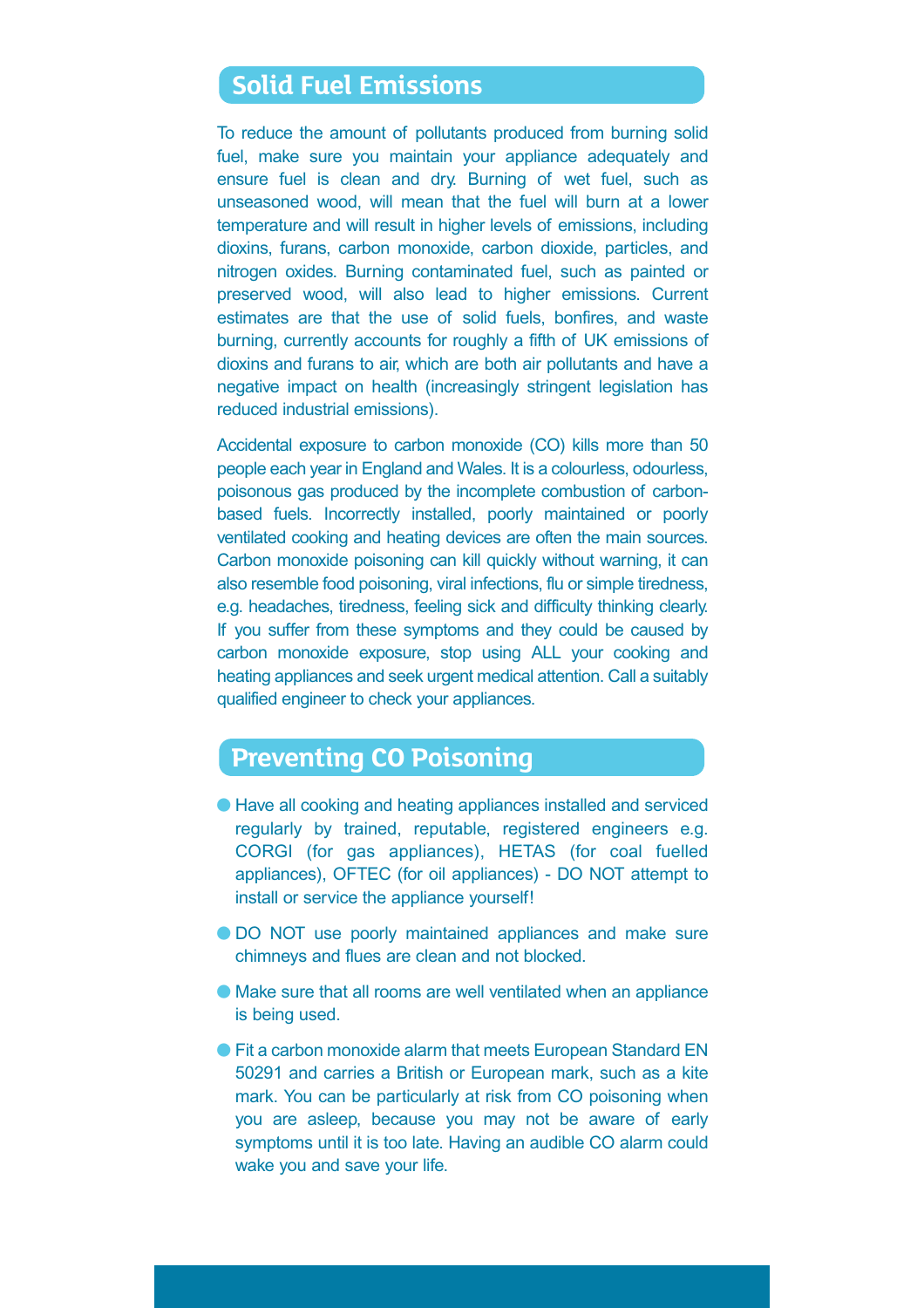# **Maintaining Solid Fuel Appliances**

The maintenance of solid fuel appliances is very important to ensure safe and efficient operation.

The following general guidelines are recommended but it is important to follow any instructions from your appliance manufacturer.

- Ensure that your chimney is swept from top to bottom at least once a year. If you are responsible for this work then you may find that a member of the National Association of Chimney Sweeps (NACS) will provide a professional service - contact details below.
- Air is vital, make sure you have enough ventilation to keep your fire burning properly.
- Flueways at the back of any boiler should be cleaned at least once a month.
- Throat plates at the top of any room heater should be removed and cleaned regularly.
- Check and empty the ashcan regularly and at least once every day. Do not let the ashcan overflow with ash.
- You should take immediate action if you smell or suspect fumes - open windows and doors immediately and let the fire go out. Do not relight the fire until you have had your chimney and appliance flueways checked by a qualified engineer. A list of HETAS Registered Engineers who specialise in dealing with solid fuel appliances is available from the Solid Fuel Association.

# **Buying Solid Fuel**



Look for this logo - The Approved Coal Merchants Scheme.

When purchasing solid fuel, the Solid Fuel Association recommends that you always buy from a coal merchant who is a member

of the Approved Coal Merchants Scheme. These merchants are fully trained in their trade and are committed to serving the customer. This means that they have agreed to operate and abide by the Coal Trade Code.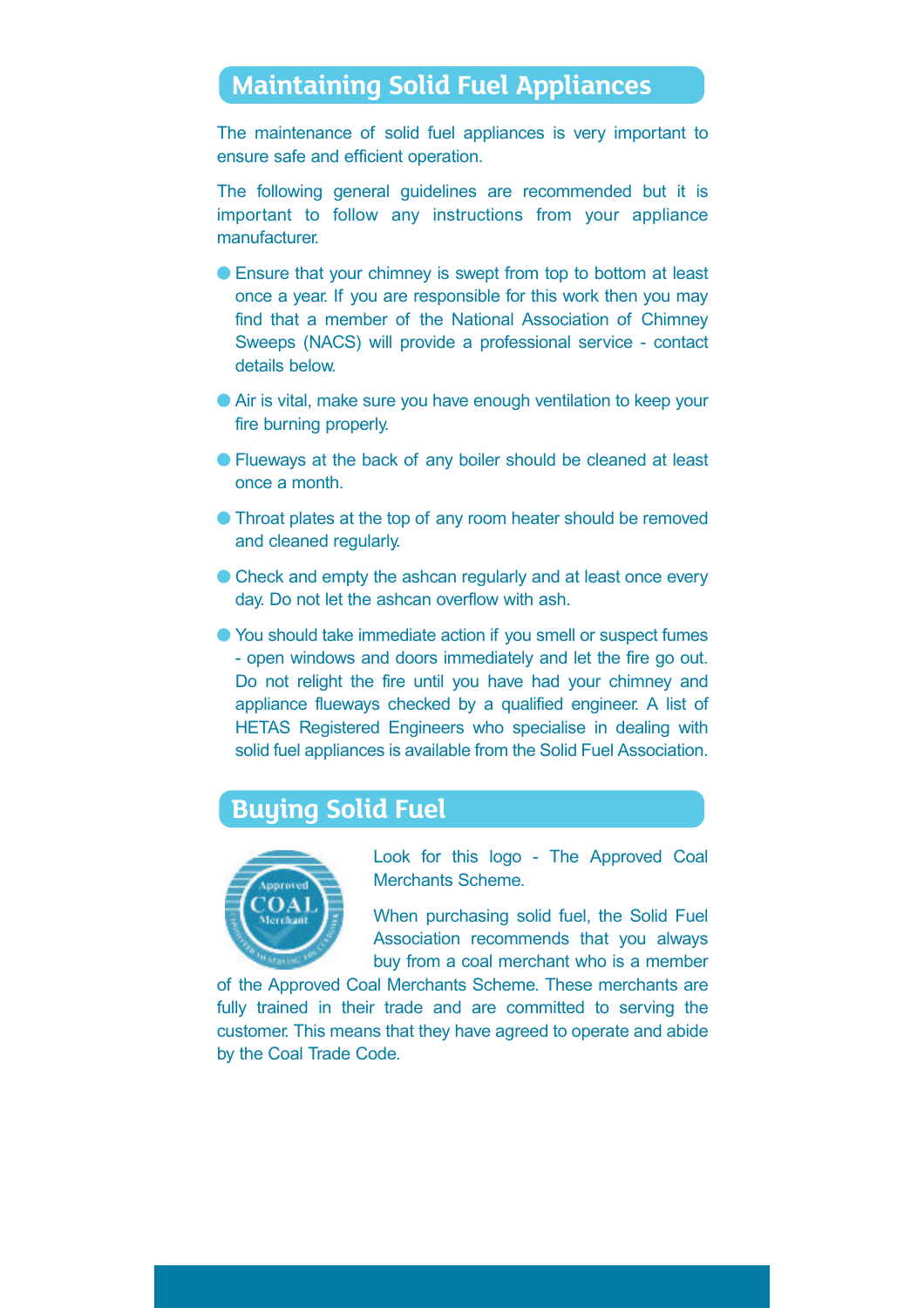## Your Approved Coal Merchant will:

- Supply a wide range of solid fuels ensuring you are able to enjoy the benefits of real fire heating.
- Give advice on the correct fuel for your appliance and general safety advice.
- Correctly describe, prepare and deliver your chosen fuel.
- Keep you advised of current prices and any special discounts or promotions available.
- Be insured against public and product liability risks.
- Investigate promptly and sympathetically any complaint on products or services

### **Further Information**

All information on solid fuel usage and appliances can be obtained from:

#### **Solid Fuel Association**

Tel: 0845 601 4406 Email: sfa@solidfuel.co.uk www.solidfuel.co.uk Advice on solid fuel usage and appliances

**National Association of Chimney Sweeps (NACS)** Tel: 0800 833464 Email: nacs@chimneyworks.co.uk www.chinmeyworks.co.uk List of NACS chimney sweeps

We would like to thank our East Midlands Division and the Solid Fuel Association for contributing to this leaflet.